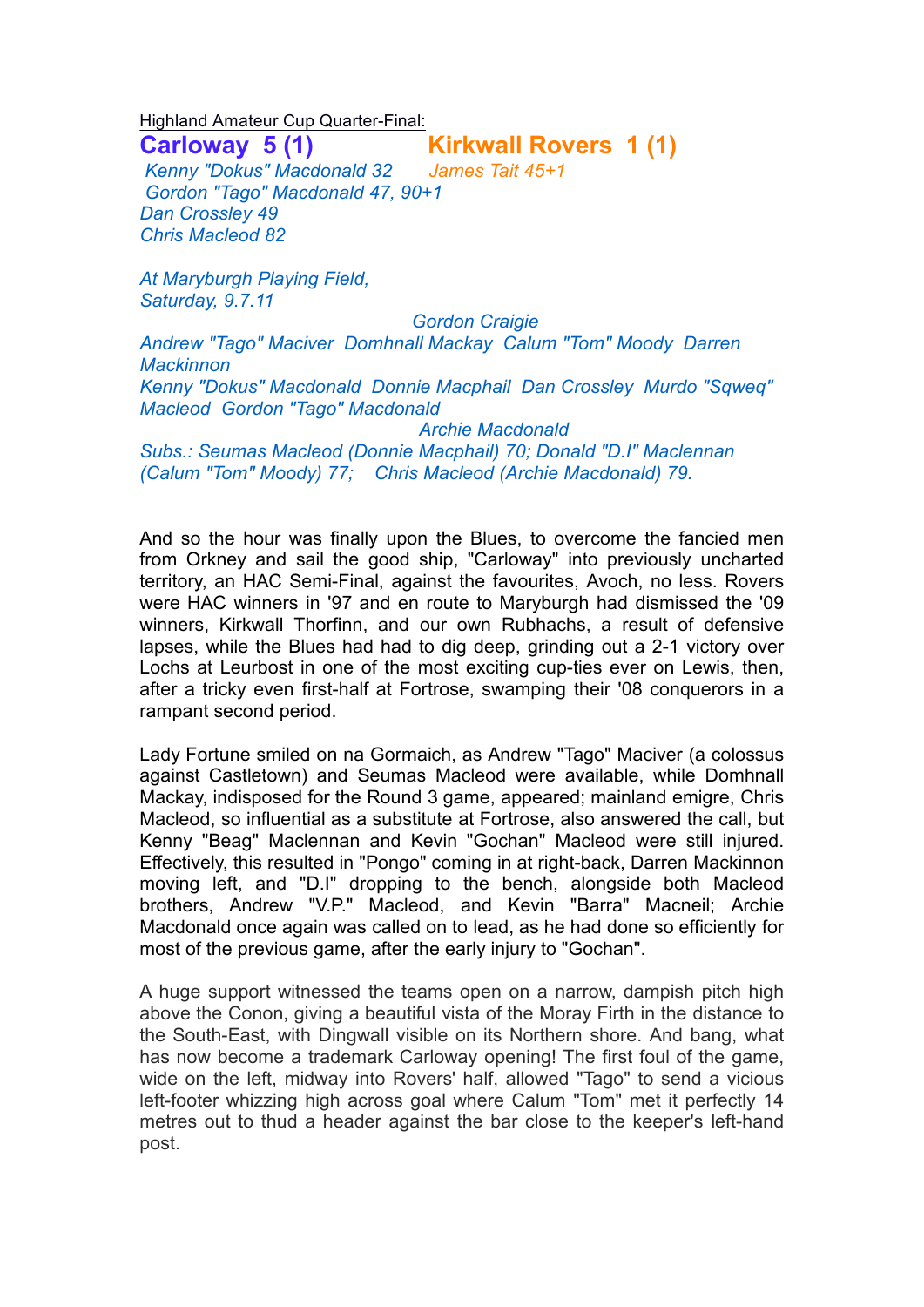An inconclusive battle commenced in midfield, whereby Rovers' overall gameplan unravelled: two Jim Holton-type central defenders blocked forwardrunning attackers well and were untroubled in the air, but were slow to turn and susceptible to the fast wing breaks of "Dokus" and "Tago", the latter lying deep and drawing the right-back out, in turn drawing the two big men right, while "Dokus's" marker repeatedly moved in as central cover, giving him an extra metre or two. Two ball-carriers flanked a tall central playmaker, a troublesome left-winger lay deep, but the main danger was the Revie-type pack in the forward centre, who defied cover if they moved at pace with slick wall-pass movements directly at Moody and Mackay. On 11 minutes this tactic just failed to deliver when the final pass was just short, 16 metres out, then, a sudden change of approach in 17 minutes led to a long ball being flicked on behind the Blues' centre backs but a covering Mackinnon brilliantly blocked, 12 metres from goal.

On 20 minutes Rovers' keeper just booted away from "Tago", freed behind the back-line; Dan Crossley gathered the clearance, 25 metres out, but the goalie managed to scramble back to clutch his attempted lob. Open play was even, but Carloway gradually created regular chances. On 23 minutes a Macphail drive just slipped past from 16 metres; a minute later Crossley was blocked coming in on the right bye-line, before the breakthrough arrived after the half-hour. Carloway's own Ronald de Boer, Darren Mackinnon, gathered the ball wide on the left, midway within Rovers' half, and sent a glorious diagonal across the defence to "Dokus", drifting free, wide right, and his firsttime reverse strike from 16 metres screamed low inside the right-hand corner of the net. Two minutes later, Rovers' minder kept the Orcadians alive, when he brilliantly beat away another "Dokus" attempt from an identical move and position. However, just as na Gormaich thought they had effected a satisfactory first-half, the sky unexpectedly darkened: a fast break on the right saw a smart cut-back from the bye-line just slip under Mackinnon's foot for James Tait to nip behind the big men and flick under Craigie from 6 metres.

Every contest has turning-points, significant times to score or lose goals. Kirkwall sensed the force was now with them. An immediate free-kick wide on the left led to a header from 16 metres just wide. However, as Rovers surged, a game-changing three minutes erupted: Domhnall Mackay broke up their next attack, just inside his own half, heading strongly to his left, where Mackinnon swung the ball immediately into Macphail bursting through the centre, under pressure, and his Cantona-style pass between the two pianoshifters freed "Tago" to race on to send a measured slip low under the keeper's right from the edge of the box. Two minutes later, "Tago" flighted in a free-kick Roberto Baggio would have been proud of, 25 metres out on the left, and a facing Crossley stepped back to back-head home, via the goalie's despairing fingertips, from 8 metres.

Rovers, unbeaten this season, were clearly in an unfamiliar place, and wobbled alarmingly, electing to retain their formation but drastically change their strategy. Surprisingly, a four-man attack continued but the neat play through the centre which characterized their dangerous approach-play in the first half was discarded, and the long ball used increasingly and passes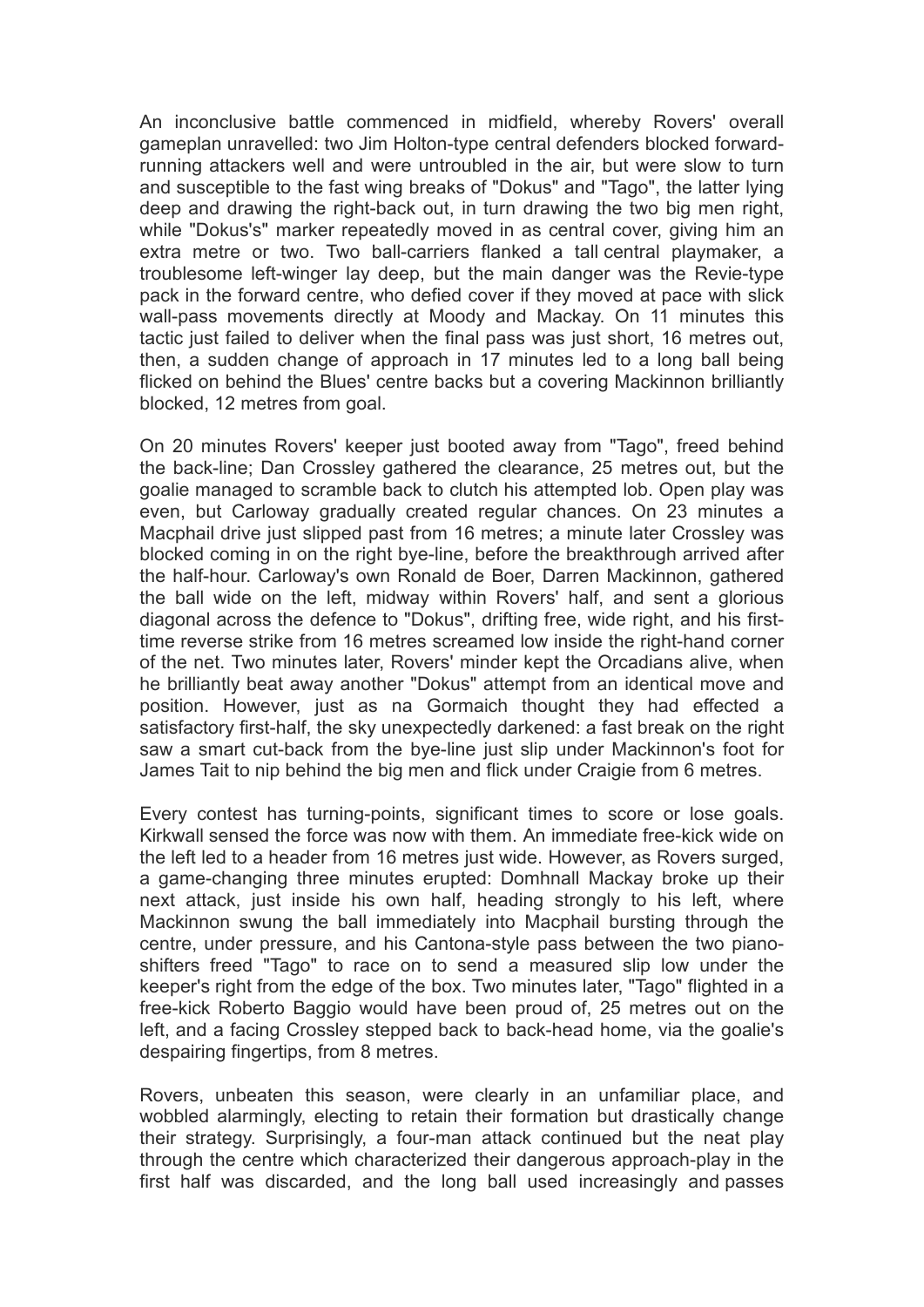channelled to the central playmaker or left-winger, to flight behind the defence. However, this favoured a watertight Carloway back-line and pace exploited space in midfield and static stoppers.

On 52 minutes "Dokus" freed Macdonald through the centre but his shot from 16 metres was blocked. From the corner Calum "Tom", 8 metres out, flicked narrowly over. Two minutes later "Sqweg" allowed Crossley to outpace his marker on the left but his measured slip, one-on-one from 16 metres on the left of the box, was blocked by the keeper's heel.

The result hung in the balance through to the last twenty minutes; as Macdonald, "Dokus", and Macphail tired, the Blues gradually drifted back, confident in their ability to frustrate an attack that did not create a single clearcut chance in the second half. The introduction of Chris Macleod in the last eleven minutes provided an explosive finale. Immediately he outpaced his marker right of centre, but his placed shot from 14 metres was miraculously flicked on to the post by Rovers' outstanding performer. Two minutes later the semi-final beckoned: yet another golden defence-splitter from Mackinnon led to a Carl Lewis-type sprint from Macleod, yet, amazingly, the keeper once again got a hand to his slip from 16 metres to divert the ball on to the inside of his left-hand post, from which it rolled along the goal-line, hit the other post, and went in.

In injury-time, the knife was really turned in the wound for the Tangerines, when a neat move on the left involving Crossley and Chris Macleod sent "Tago" ghosting in from the left. Again, the keeper was out like lightning, but this time "Tago" second-guessed him with the early lob, from the left edge of the box, and though the goalie touched it, he couldn't prevent it carrying on into the net.

Even the Chairman would find it difficult to find anything wanting in this performance. The back four were faultless, decisive in their tackling and clearing, and retaining their shape throughout: did "Pongo" cross the halfway line during the whole game? Did Darren Mackinnon give the ball away once? A forcing midfield was equally obstructive and creative; and the pace of Crossley, "Dokus", and "Tago" was unmanageable.

Were Kirkwall taken aback by the quality of the opposition? Certainly, they looked gobsmacked at the end, but that might simply a reflection of the result. Despite Rovers' central four-man nexus being awkward to combat and threatening in the first half, the ratio of chances throughout the game vastly favoured na Gormaich as Carloway, repeatedly, outthought and outpaced an open midfield and sluggish defence, more and more so, as the game progressed. For once, the Blues capitalized on this statistic, each goal in its own way a peach, both in creation and execution. However, this game is already history and the hard part now is to replicate this stunning performance in as many games as possible.

Will Iochdar Saints be bothered by this result? Probably not. Avoch? A little, maybe. And the other Western Isles teams? Who knows? Each game is a stand-alone 90 minutes. However, a dash of this quality in each of Carloway's remaining games would, doubtless, bring some silverware, at last, to Cnoc